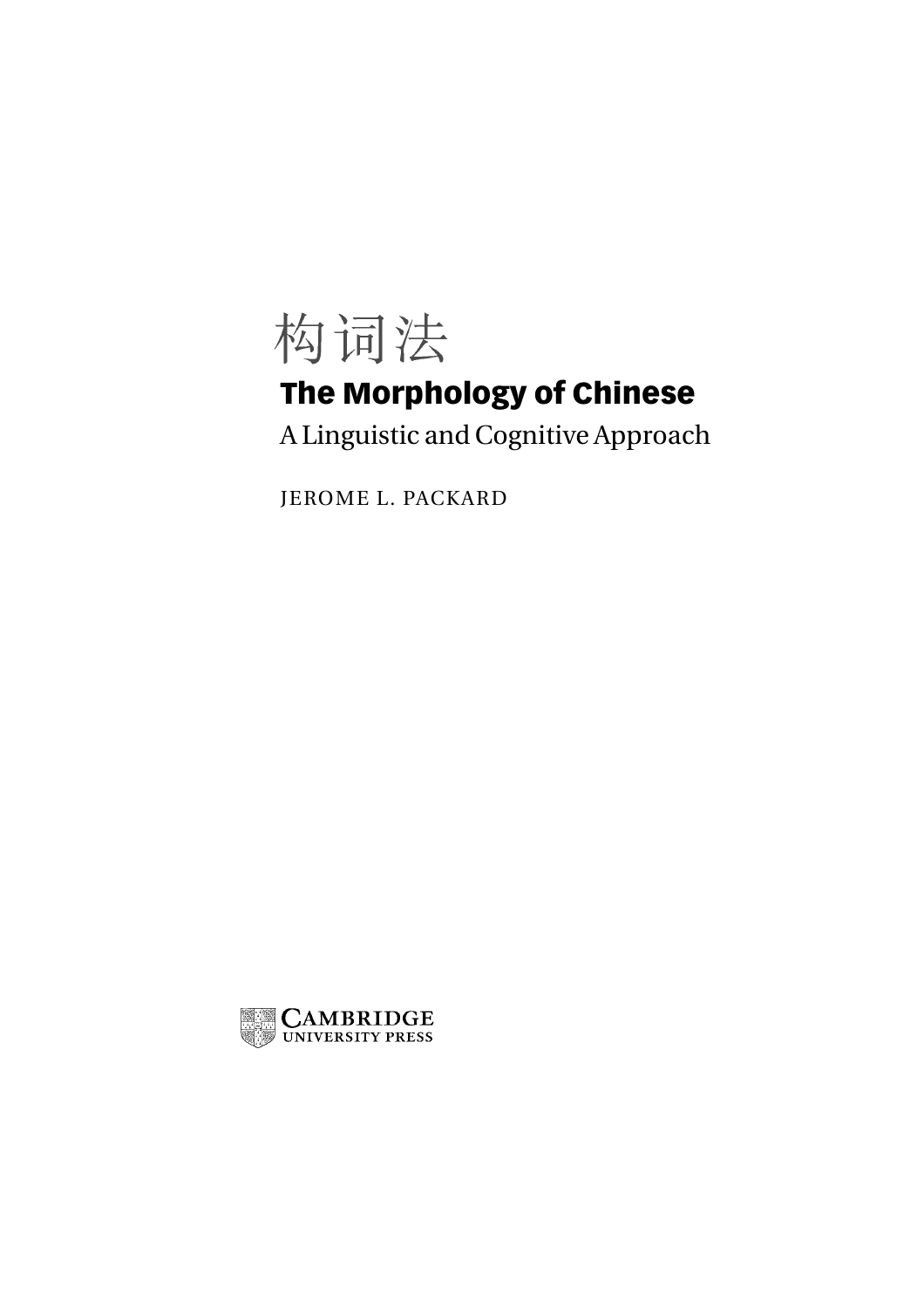PUBLISHED BY THE PRESS SYNDICATE OF THE UNIVERSITY OF CAMBRIDGE The Pitt Building, Trumpington Street, Cambridge, United Kingdom

CAMBRIDGE UNIVERSITY PRESS The Edinburgh Building, Cambridge CB22RU, UK www.cup.cam.ac.uk 40 West 20th Street, New York, NY 10011-4211, USA www.cup.org 10 Stamford Road, Oakleigh, Melbourne 3166, Australia Ruiz de Alarcón 13, 28014 Madrid, Spain

© Jerome L. Packard,

This book is in copyright. Subject to statutory exception and to the provisions of relevant collective licensing agreements, no reproduction of any part may take place without the written permission of Cambridge University Press.

First published

Printed in the United Kingdom at the University Press, Cambridge

Set in 9.5/13pt Utopia [GC]

*A catalogue record for this book is available from the British Library*

ISBN 0521771129 hardback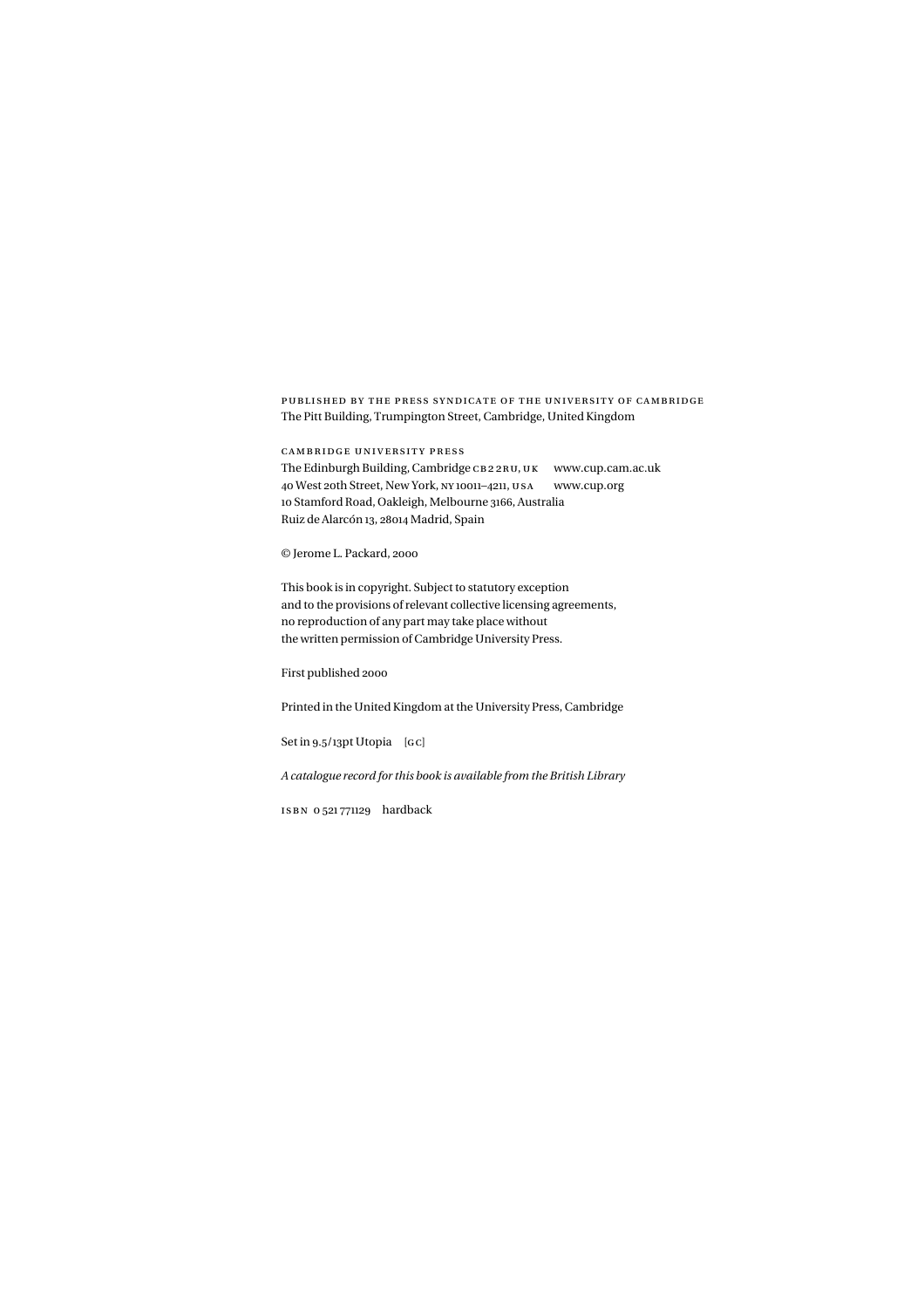### Contents Contents

**List of figures** *xiii* **List of tables** *xiv* **List of abbreviations** *xvi*

#### **1 Introduction**

- **. Rationale: why investigate Chinese words?**
- **. The scope of this work**

#### **2 Defining the word in Chinese**

- **2.1** What *is* a 'word'?: different views 7
- 2.1.1 Orthographic word 7
- 2.1.2 Sociological word 8
- 2.1.3 Lexical word  $8$
- 2.1.4 Semantic word 9
- 2.1.5 Phonological word 10
- 2.1.6 Morphological word 11
- 2.1.7 Syntactic word 12
- 2.1.8 Psycholinguistic word 13

#### **. The Chinese concept of 'word'**

- 2.2.1 The reality of the 'word' in Chinese  $16$
- **. How we will define 'word' in Chinese**

#### **3 Chinese word components**

#### **. Describing the components**

- 3.1.1 Possible descriptions 21
	- *... Relational description*
	- *... Modification structure description*
	- *... Semantic description*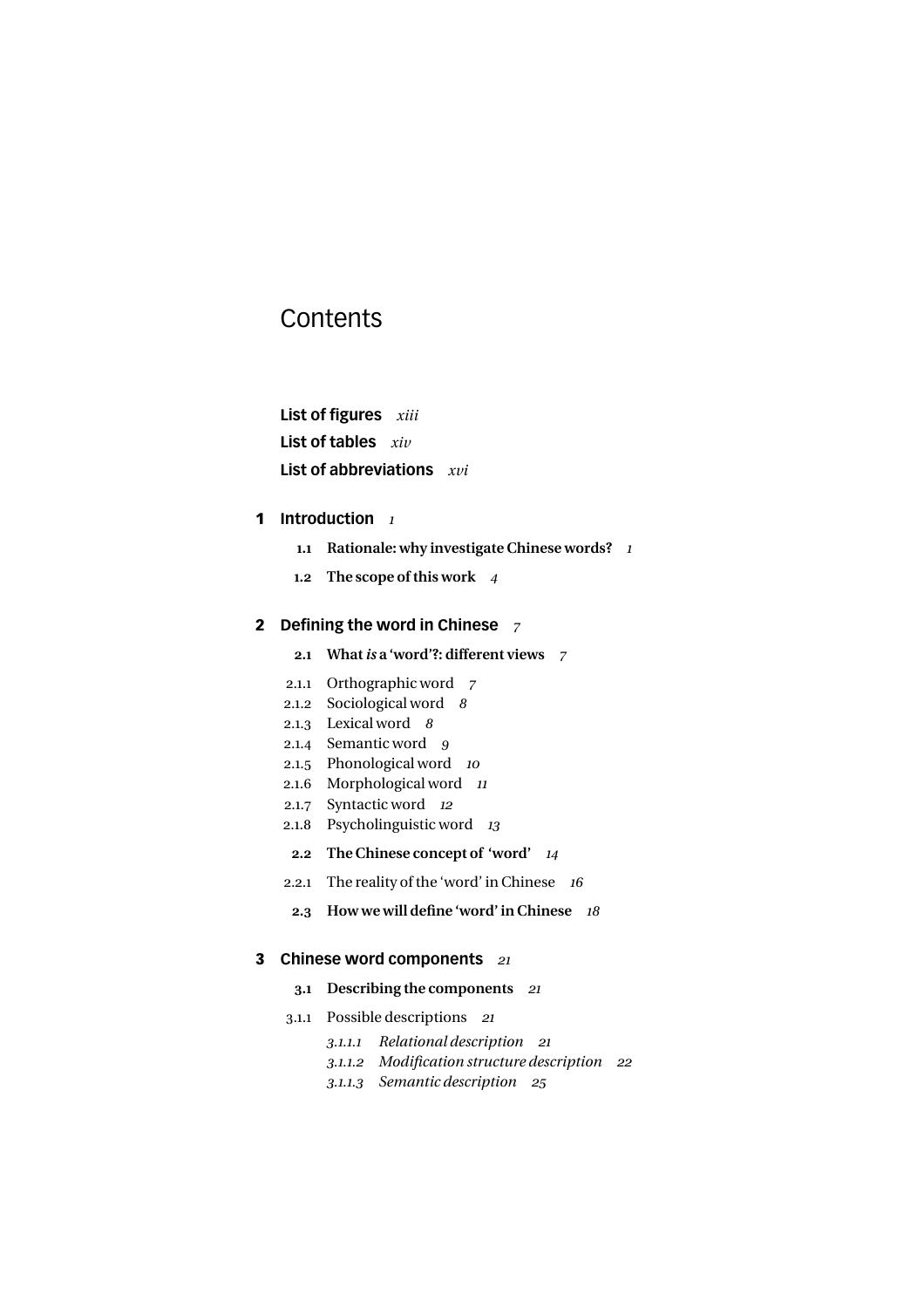*... Syntactic description ... Form class description* **. Form classes of the components** 3.2.1 Form class identities within words  $36$ **. Criteria for determining form class of Chinese word components . Morphological analysis of Chinese word components** 3.4.1 Distinguishing 'free' and 'bound'  $67$ 3.4.2 Distinguishing 'content' and 'function' 69 3.4.3 Morpheme types 69 *... Two types of affix ... Word-forming affixes vs. bound roots* 3.4.4 Summary and some test cases 73 *... Determiners, classifiers and numerals ... Location morphemes* **. The nature of the components** 3.5.1 Affixes as word components 76 3.5.2 Bound roots as word components 77 3.5.3 Free ('root') words as word components  $78$ 

#### **4 Gestalt Chinese words**

**. Word types**

**. Nouns**

- 4.2.1 Noun types  $82$ 
	- *... Noun compound words*
	- *... Noun bound root words*
	- *... Noun derived words*
	- *... Noun grammatical words*
- 4.2.2  $N_1-N_2$  words: kinds of relations  $8.5$ 
	- **. Verbs**
- 4.3.1 Verb types 89
	- *... Verb compound words ... Verb bound root words*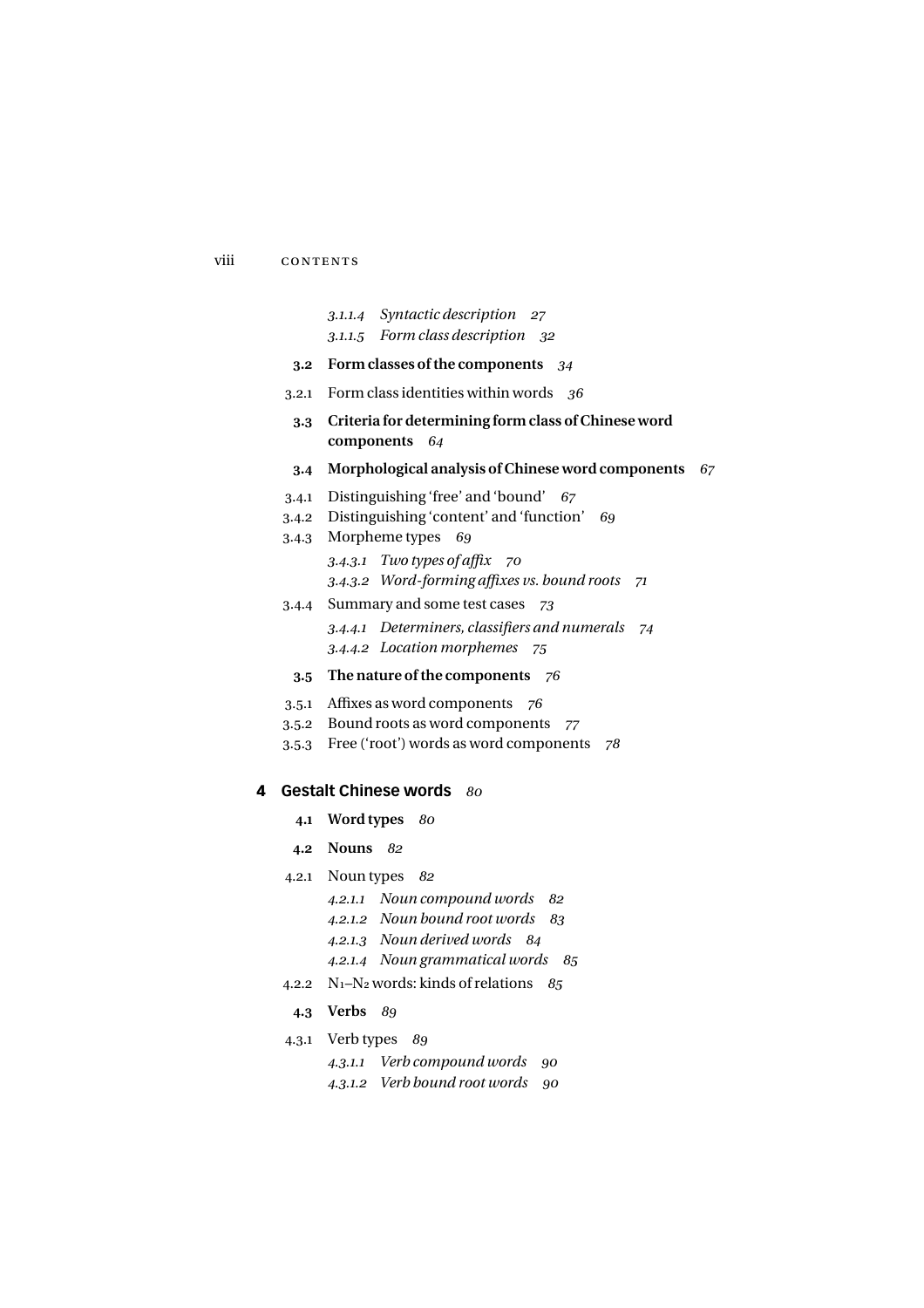- *... Verb derived words*
- *... Verb grammatical words*
- 4.3.2  $V_1-V_2$ : kinds of relations 9.3
- 4.3.3 Resultative verbs 9.5
	- *... Three classes of resultatives*
	- *... Lexical resultatives vs. syntactic extent resultatives*
	- *... Other properties of resultatives*
- 4.3.4 Verb–Object words 106
	- *... The problem*
	- *... Previous analyses*
	- *... A proposed solution*
		- 4.3.4.3.1 The underlying lexical identity of  $V-O$  forms  $115$
		- 4.3.4.3.2 Lexicalization and phrase criteria 118

..... Construal as *either* word *or* phrase

- **. Nouns and verbs by component form class: statistical tendencies**
- **. Chinese words: special properties**
- 4.5.1 Other word properties: Y.R. Chao's insights 132
	- *... Versatile–restricted ... Positionally free or bound*

#### **5 X-bar analysis of Chinese words**

- **. Basic X-bar properties**
- **. X-bar properties applied to words**
- 5.2.1 Expectations regarding 'X-bar' notation applied to words 135
- **. X-bar morphology: previous proposals**
- 5.3.1 Selkirk 136
- 5.3.2 Sadock 144
- 5.3.3 Other proposals  $148$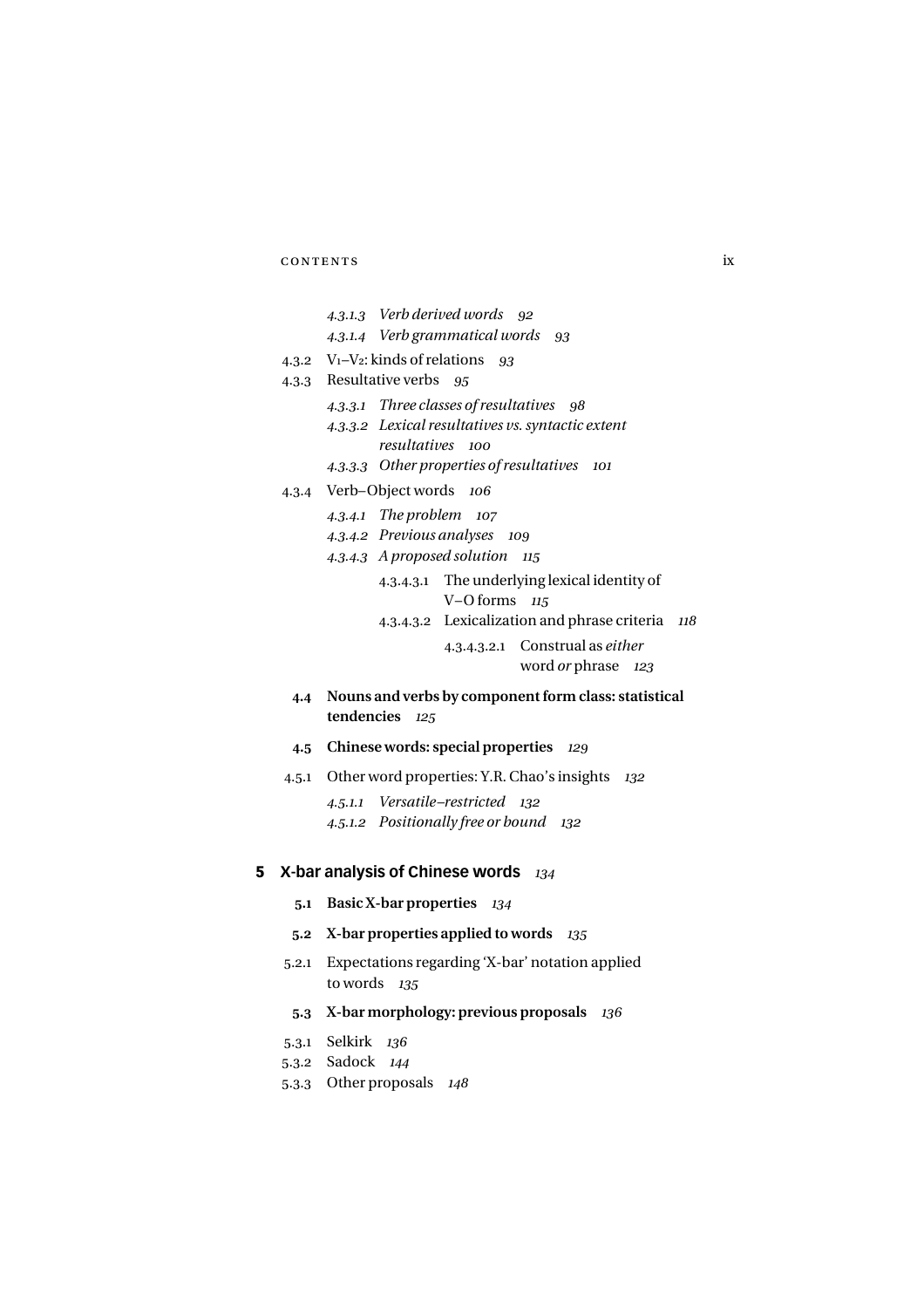*... Scalise ... Di Sciullo and Williams* 5.3.4 Discussion of Selkirk and Sadock 149 *... Problems with the Selkirk proposal* 5.3.4.1.1 The limited role of  $X^{-1}$  153 5.3.4.1.2 Lexical listing of predictable information  $156$ 5.3.5 Previous X-bar analyses of Chinese words  $157$ *... Tang ... Sproat and Shih* **. An alternative proposal for Chinese X-bar morphology** 5.4.1 Classification of primitives  $165$ *... Properties of word components ... Why list 'bound' and 'free' in the lexicon?* 5.4.2 Rules of word formation 168 5.4.3 Limiting lexical productivity: X<sup>-o</sup> as the sole recursive node *... A note on universals* 5.4.4 Predicted word forms 170 5.4.5 Single and multiple branching structures  $173$ *... Single branching ... Multiple branching* 5.4.5.2.1 Right branching 177 5.4.5.2.2 Left branching 183 5.4.5.2.3 Some examples of multiple embedding 192 **. The concept of 'head' applied to Chinese words** 5.5.1 'Canonical head' vs. 'virtual head' 194 5.5.2 'Semantic head' vs. 'structural head' 195

 $5.5.3$  Headless words  $196$ 

#### **. The proposed analysis applied to English**

- 5.6.1 Single branching 200
- 5.6.2 Right branching 202
- 5.6.3 Left branching 207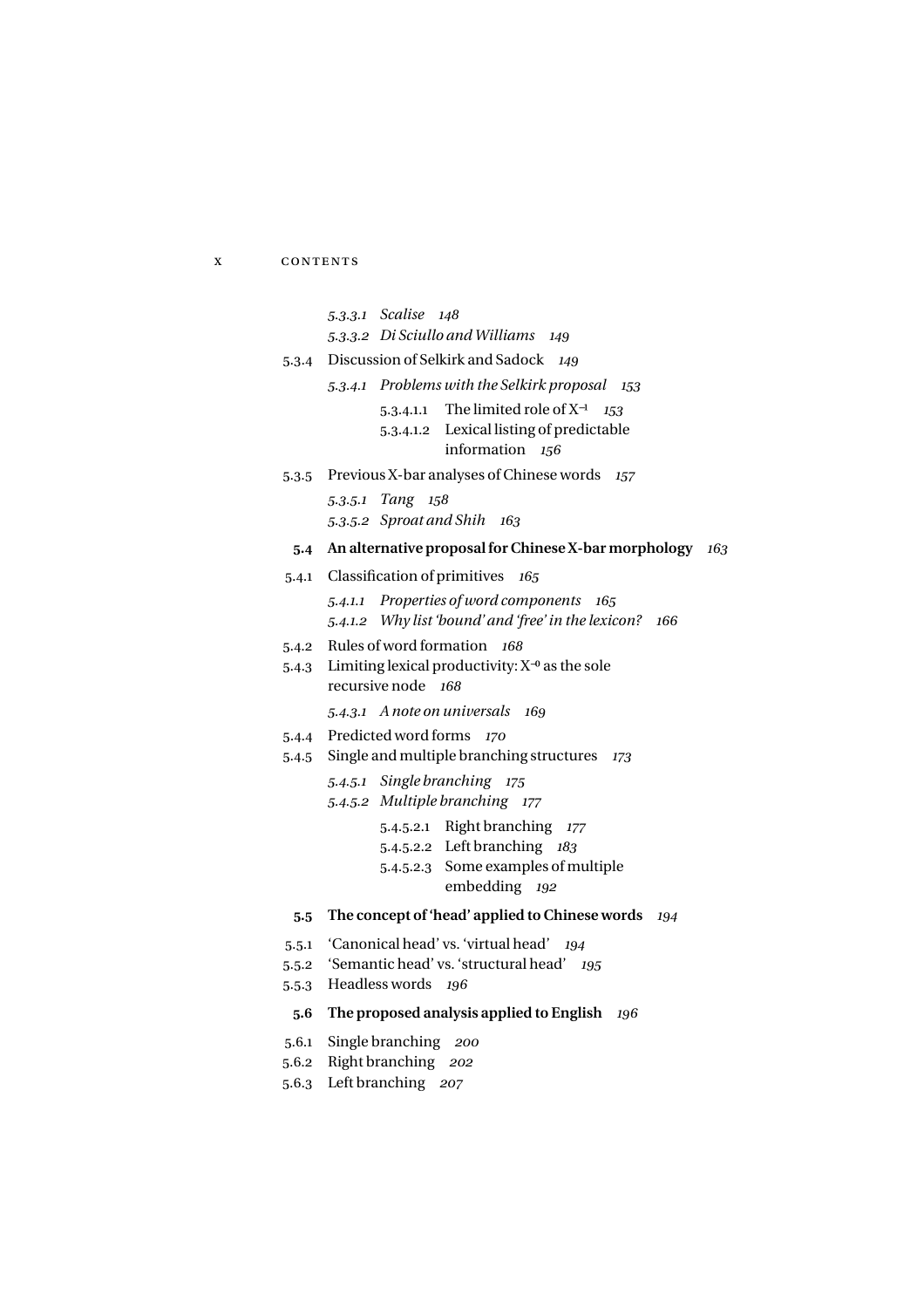#### **6 Lexicalization and Chinese words**

- **. Lexicalization and the relation between word and constituent**
- 6.1.1 Semantic and grammatical reduction in lexicalization  $217$
- 6.1.2 Categories of lexicalization 219
	- *... Conventional lexicalization*
	- *... Metaphorical lexicalization*
	- *... Asemantic lexicalization*
	- *... Agrammatical lexicalization*
	- *... Complete lexicalization*
	- *... Validity of 'degree of lexicalization'*
	- *... Categories of lexicalization and lexical strata*
- 6.1.3 Explaining exceptions to the Headedness Principle 225
	- *... Systematic exceptions*
		- $6.1.3.1.1$  Phonetic loans  $230$
		- 6.1.3.1.2 Neologisms 231
		- $6.1.3.1.3$  Left-modified verbs  $233$
		- 6.1.3.1.4 Zero-derived complex nouns 234
		- $6.1.3.1.5$  Induced constituent reanalysis  $235$
	- *... Other exceptions*
	- **. Lexicalization and the availability of word-internal information**
- 6.2.1 Phonological information  $238$
- 6.2.2 Morphological information  $245$
- 6.2.3 Syntactic information: theta roles in complex verbs  $250$ 
	- *... Availability of resultative V*₂ *argument structure* 6.2.3.2 Availability of 'object' theta roles to  $[V-Q]$  *verbs* 258 *... A note on non-head opacity*
- 6.2.4 Semantic information 260
	- **. Lexicalization and grammaticalization**
	- **. Lexicalization and the formation of new words**
- 6.4.1 Historical factors 265
- 6.4.2 The modern language  $267$ 
	- *... Abbreviation and combination ('compounding')*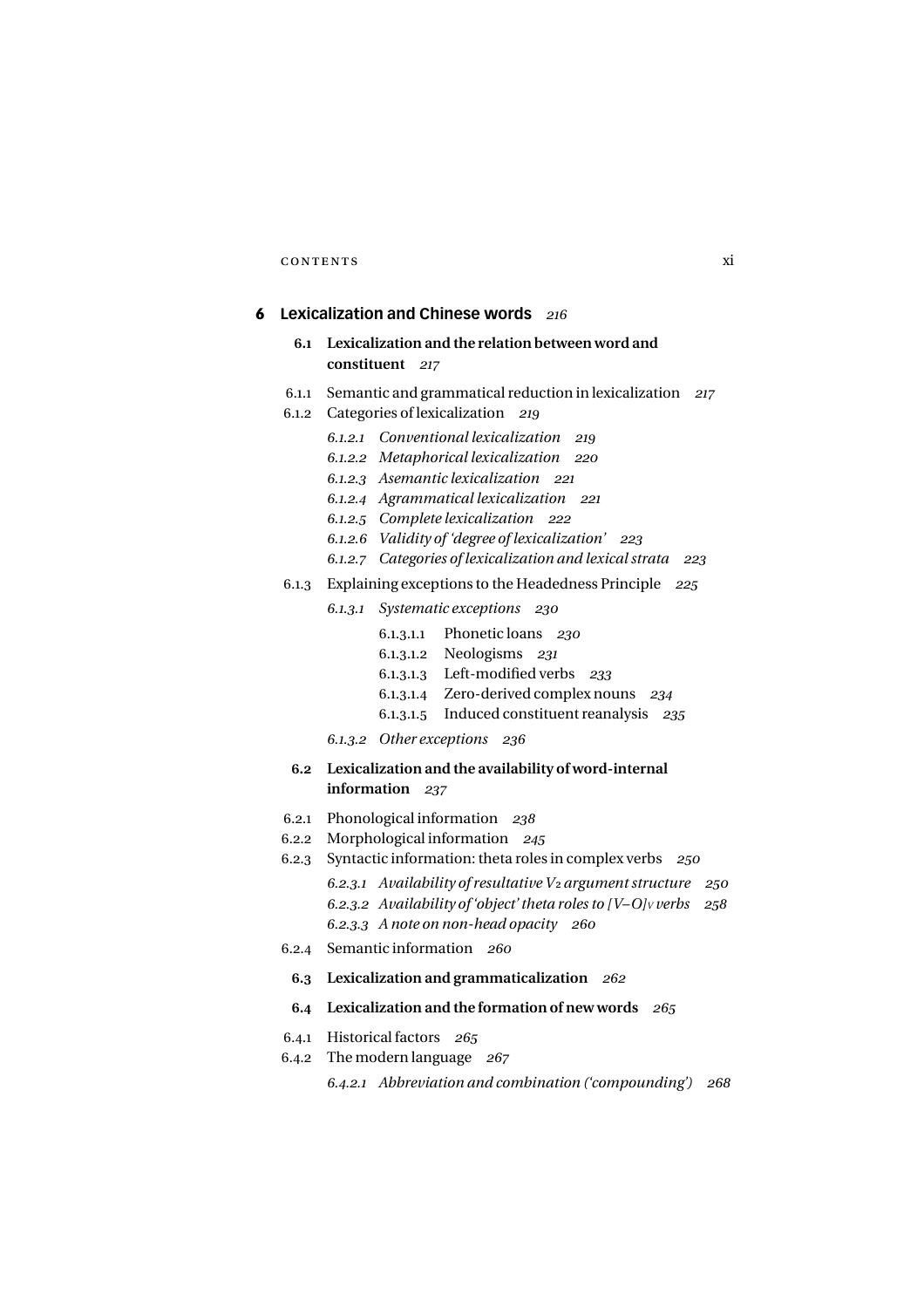| 6.4.3 The creation of new morphemes in Chinese 275 |                                                        |  |
|----------------------------------------------------|--------------------------------------------------------|--|
|                                                    | 6.4.3.1 Most new Chinese morphemes are bound roots 280 |  |

#### **7 Chinese words and the lexicon**

- **. What is 'the lexicon'?**
- **. The lexicon and lexical access**
- **. Lexical access in Chinese**
- 7.3.1 Chinese speech comprehension and the lexicon  $287$
- 7.3.2 Chinese speech production and the lexicon 292
- 7.3.3 Experimental evidence demonstrating whole-word processing 294
	- **. The Chinese lexicon: what is 'listed'?**
- 7.4.1 What is 'listed'?: a proposal 299
	- **. Chinese characters and the lexicon**
- 7.5.1 Character sound and meaning come from the natural speech lexicon 304
- 7.5.2 How do characters access the lexicon? 305
- 7.5.3 Is Chinese writing 'ideographic'? 309

#### **8 Chinese words: conclusions**

- **. What have we discovered about words?**
- **. The reality of the 'word'**

**References**

**Index**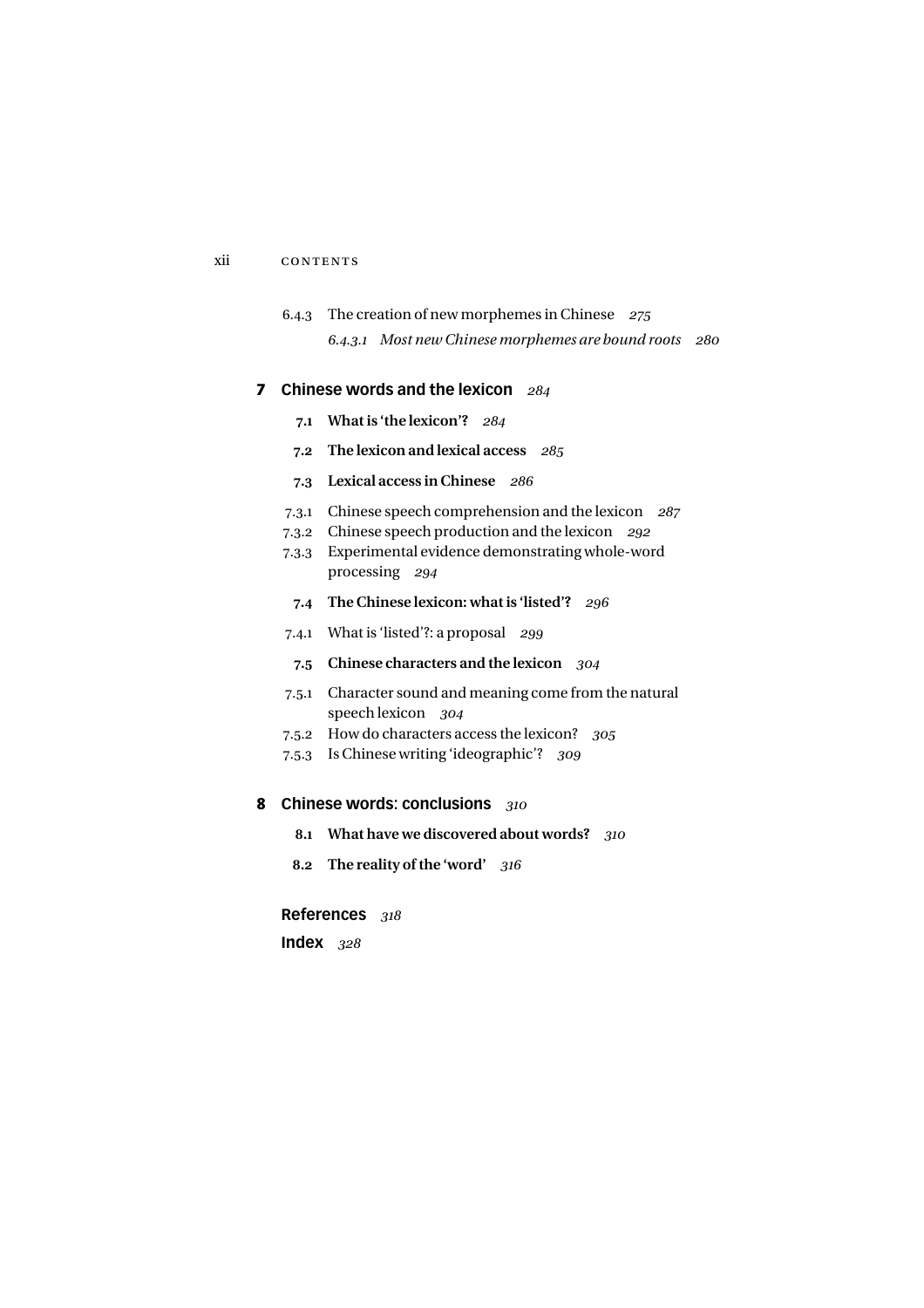# Figures

- 1 Prosodic hierarchy  $11$
- 2 Syntax–Morphology interface 147
- 3 Sadock and Selkirk systems compared  $152$
- A model of the Chinese lexicon
- 5 Relation between lexical entry and orthography 306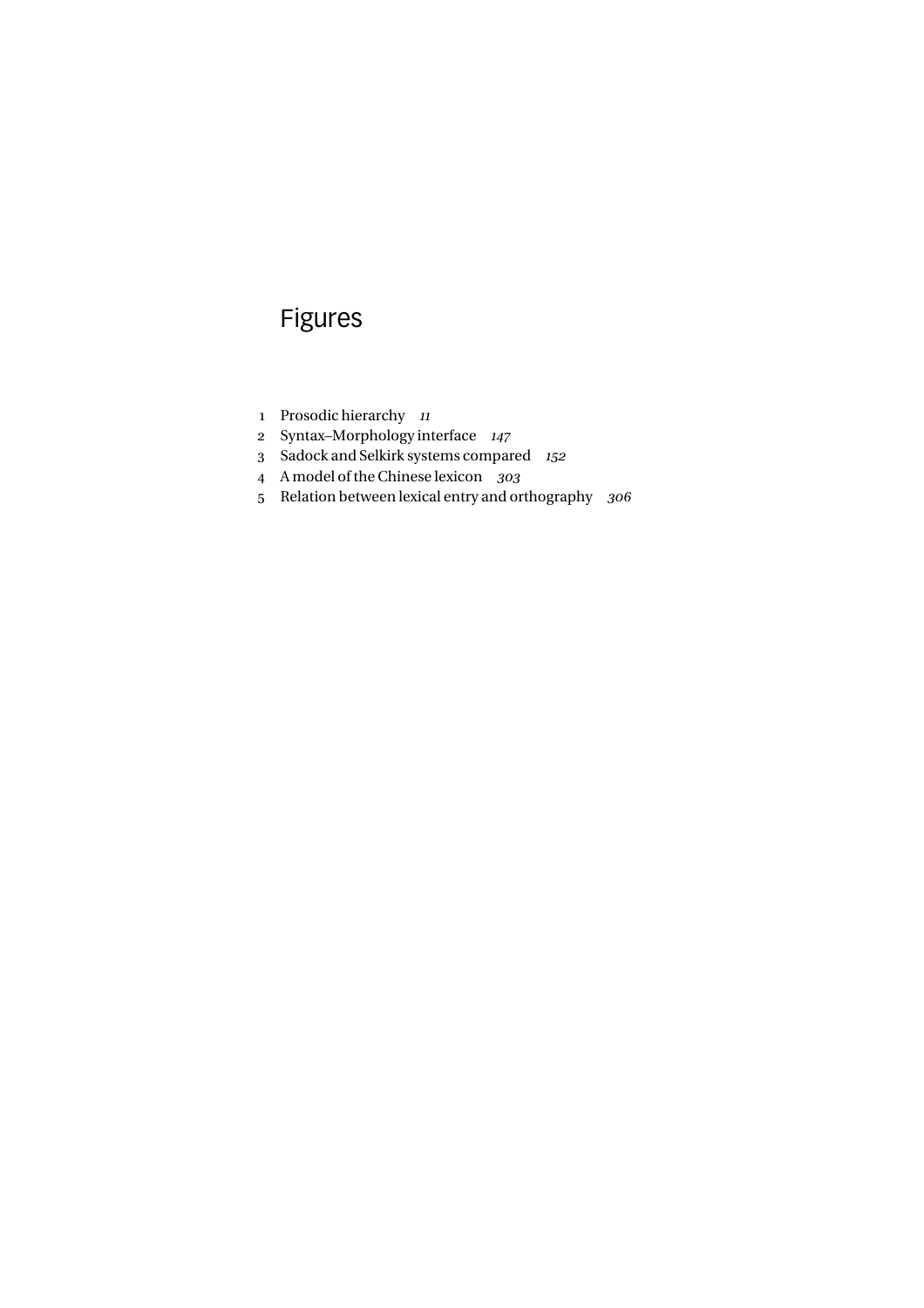## **Tables** Tables

- 1 Relational descriptions of Chinese words 22
- 'Syntactic' descriptions of Chinese words
- 3 Words containing *zh*i 'paper' 38-9
- 4 Words containing  $z\delta u$  'walk, go'  $40-1$
- 5 Words containing *huà* 43-5
- Words containing *pái –*
- 7 Words containing *shí* 51-3
- 8 Words containing *zhù* 54-5
- Words containing *zhèng –*
- 10 Words containing  $z h \bar{i}$  61–2
- 11 Example of -*zhě* and -*vuán* 72
- 12 Five morpheme types 74
- 13 Chinese word types  $81$
- 14 Noun word types by form class  $82$
- 15 Verb word types by form class 90
- 16 Resultative types  $103-4$
- 17 Verb–Object forms 121-2
- 18 Complex noun and verb structures 127
- 19 Bound root combinations in English 153
- 20 Classification of morphemes  $165$
- 21 Word component properties 166
- 22 Possible Chinese word forms 170
- 23 Predicted and actual Mandarin word types 171
- 24 Noun word structures 172
- 25 Verb word structures 173
- 26 Mandarin word-forming affixes  $174$
- 27 English bound roots 198
- 28 English word-forming affixes 199
- 29 Categories of lexicalization 222
- Lexicalization categories and lexical strata
- Other exceptions to the Headedness Principle
- Meaning transparency in neutral-toned words *–*
- 33 Internally affixed words  $247 8$
- 34 Thematic roles 251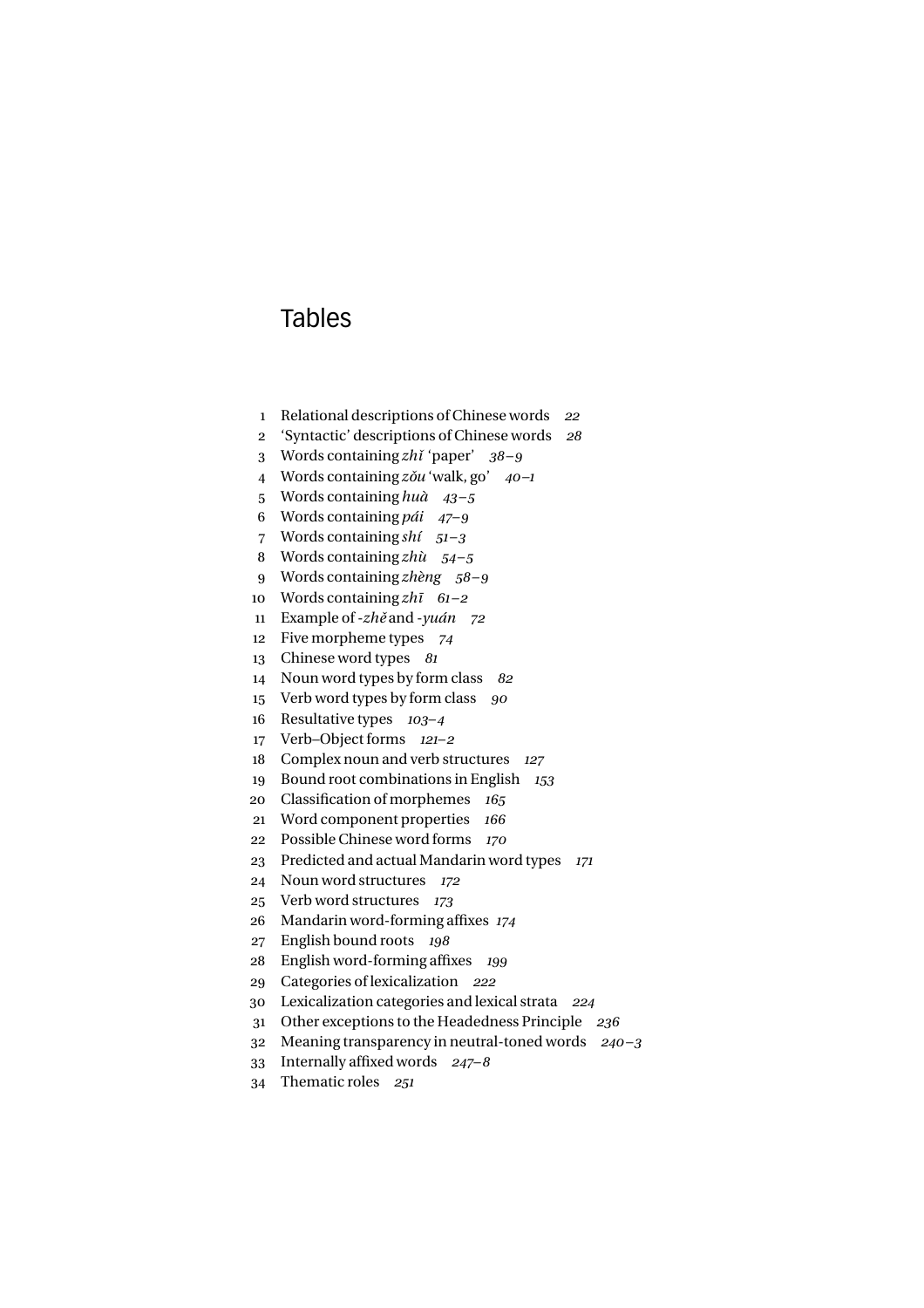- 35 Semantic opacity and metaphor in lexicalized words 261
- 36 Modern Mandarin abbreviations 271-2
- 37 Function words formed through combination 273
- Combined content words in modern Chinese *–*
- 39 Creation of bound roots 281-2
- Lexically listed elements in Chinese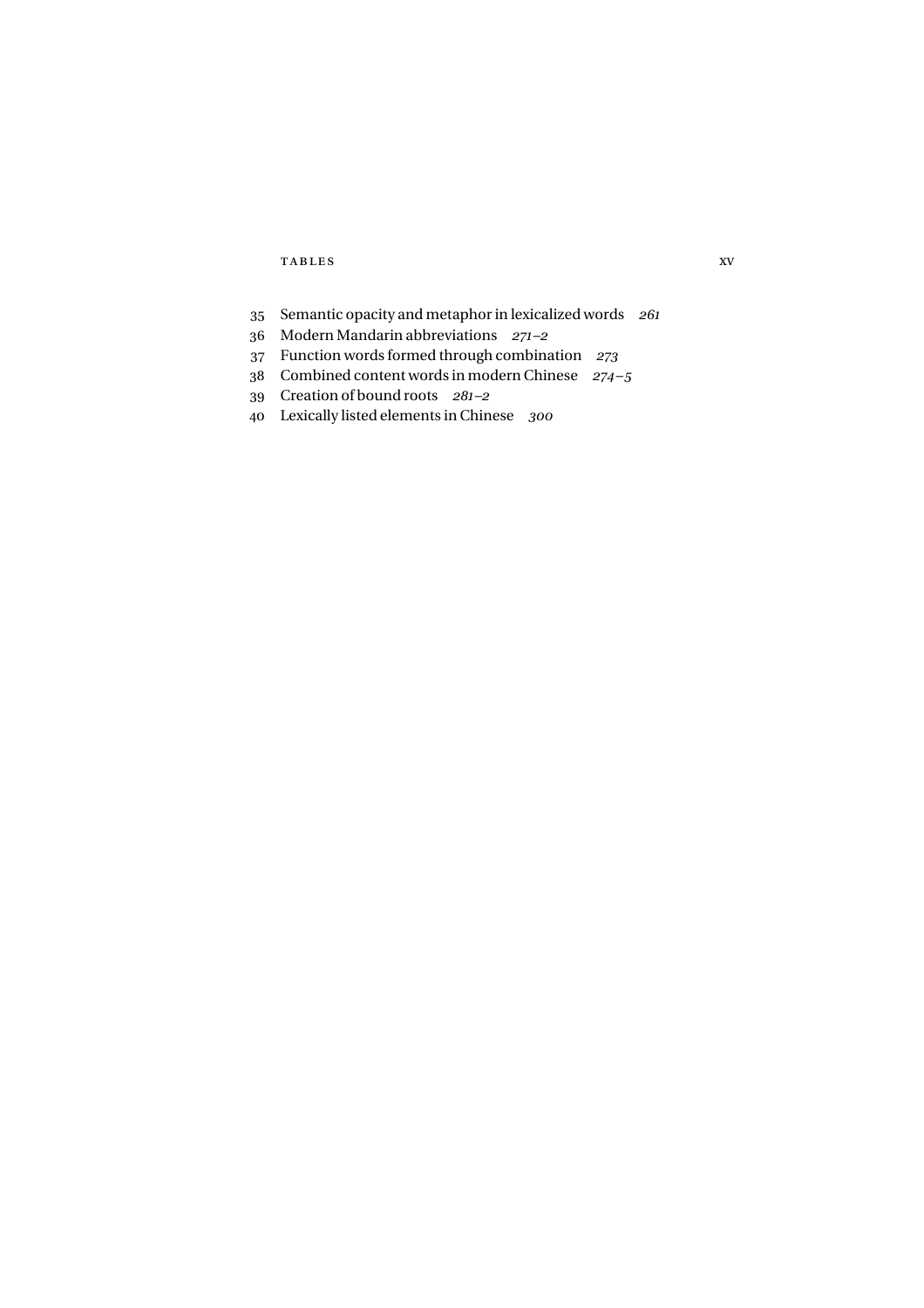# **1** | Introduction

### **1.1 Rationale: why investigate Chinese words?**

Why is Chinese morphology worth investigating? To many, the very posing of this question will seem to suggest an ironic lack of relevance, due to the common belief that Chinese 'doesn't have words' but instead has 'characters', or that Chinese 'has no morphology' and so is 'morphologically impoverished'. The powerful influence that characters have over conceptions of the Chinese language has led many investigators (e.g., Hoosain 1992, Xu 1997) to doubt the existence of words in Chinese. My goal is to demonstrate that speakers of Chinese compose and understand sentences just as speakers of any language do, by manipulating sentence constituents using rules of syntax, and that the smallest representatives of those constituents have the size, feel, shape and properties of words. And while Chinese may not have word forms that undergo morphological alternations such as *give*, *gave*, *giving* and *given*, Chinese does indeed have 'morphology', and the morphology that it has is of a most intriguing and enlightening sort.

Understanding how Chinese words are constructed and used is critical for a full understanding of how the Chinese language operates. Chinese native speakers possess implicit knowledge about the structure and use of words. For example, a native speaker knows that you can change *shuìjiào* 睡觉 sleep-sleep 'sleep' to *shuìguojiào* 睡过觉 sleep-ASP-sleep 'have slept' or *tiàowǔ* 跳舞 jump-dance 'dance' to tiàoguowǔ 跳过舞 jump-ASP-dance 'have danced', but that you can't in the same way change *jiějué* 解决 undo-decide 'decide'/*chūbǎn* 出版 emit-edition 'publish' to get \**jiěguojué* \*解过决 undo-ASP-decide 'have decided' or  $*$ *chūguobǎn*  $*$ 出过版emit-ASP-edition 'have published'. By the same token, the native speaker knows that it is fine to say *tiàodegão* 跳得高jump-EXTENT-tall 'can jump high' but not \**tuīdeguǎng* \*推得广 push-EXTENT-wide 'can push wide'. In this book, I will explain how the native speaker knows these facts about words by describing the form that this knowledge takes. I do this by proposing generalizations that explain the regularities in the creation and use of words, and then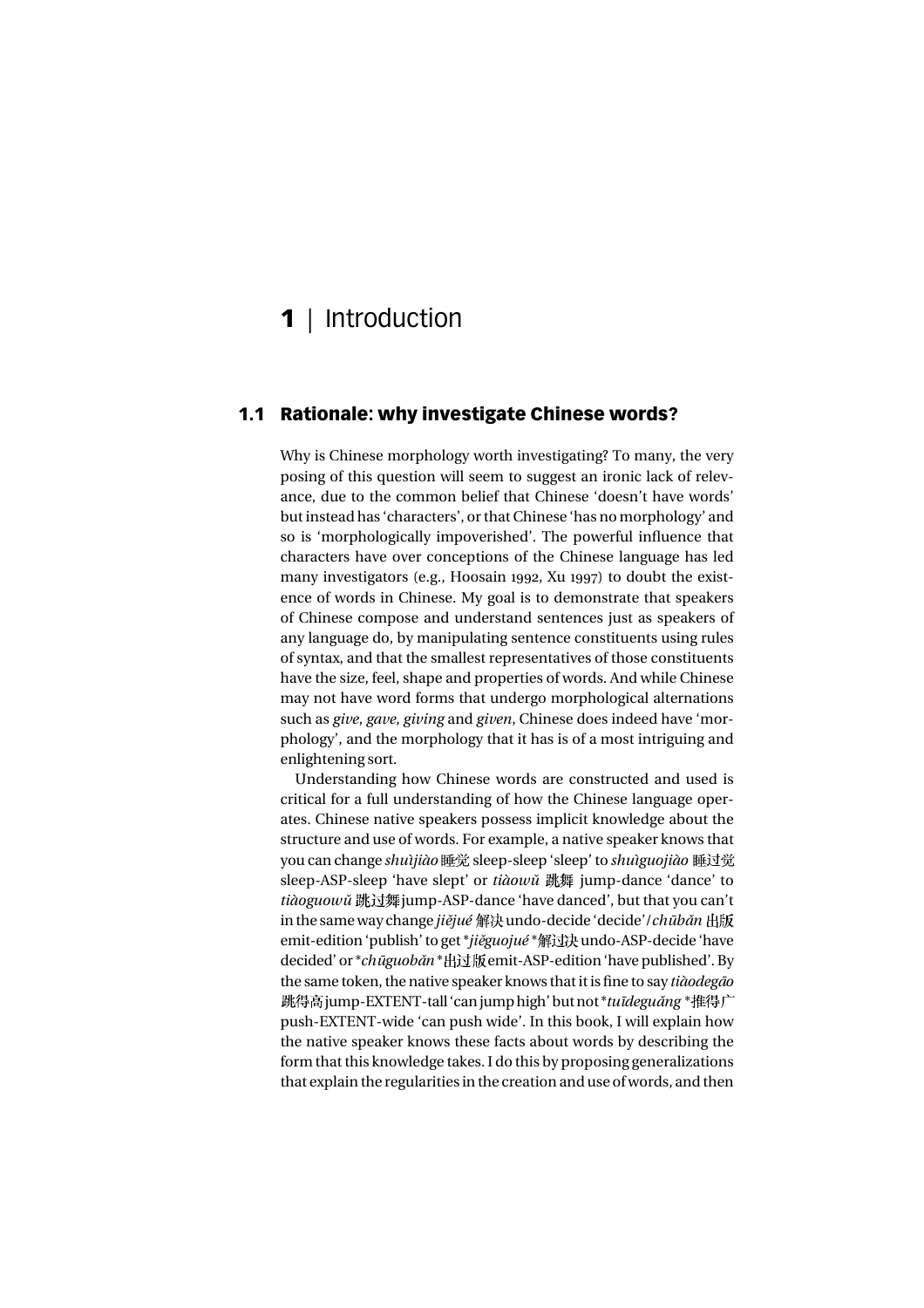offering principled explanations for the exceptions to those generalizations. Following current trends in cognitive science, I shall argue that much of what native speakers know about words and their structure occurs innately in the form of a hard-wired, specifically linguistic 'program' in the brain, and that such hard-wired word structure information is realized in surface form upon exposure to linguistic data.

Following that line of reasoning, Chinese words are worth investigating because they have the potential to tell us a great deal about the universal properties of words in natural language. Chinese words traditionally have been considered uninteresting as objects of morphological investigation because they do not manifest characteristics thought critical to the concept 'morphology' (such as grammatical agreement or morphophonemic and paradigmatic alternation). In the pages that follow I will show that Chinese words are particularly suitable for asking different but equally interesting questions about words – for example, how words evolve, how they come into being via lexicalization, abbreviation or borrowing, and how they pass out of existence through reduction or grammaticalization. Chinese is particularly suited to answer these questions because Chinese word components are relatively easy to isolate, identify and track over time.

Chinese words exhibit other properties that must be understood if we wish to claim a universal characterization of words. For example, to what extent is the concept of 'bound root' – which is important in Chinese (see  $3.4$ ) – relevant in other languages? Since Chinese is the world's most widely spoken language, it is clear that any account of language that aspires to a claim of universality – including universals of word structure – must take the Chinese data into account. Chinese words have a story to tell about the degree to which words are susceptible to the algorithms of syntax, and whether there is a definition of *word* that works reasonably well across languages. Using Chinese to address these questions is bound to increase our understanding of universal word properties.

I will demonstrate how the structure I propose for Chinese words goes a long way toward explaining how these words have come to have the shape they now have, resulting in the present designation of Chinese as a language of 'compounds'. If we want to know how Chinese words evolved to take their present shape, it is important to understand how word components evolve to take on the identity they have, and how that identity shifts over time as new words are created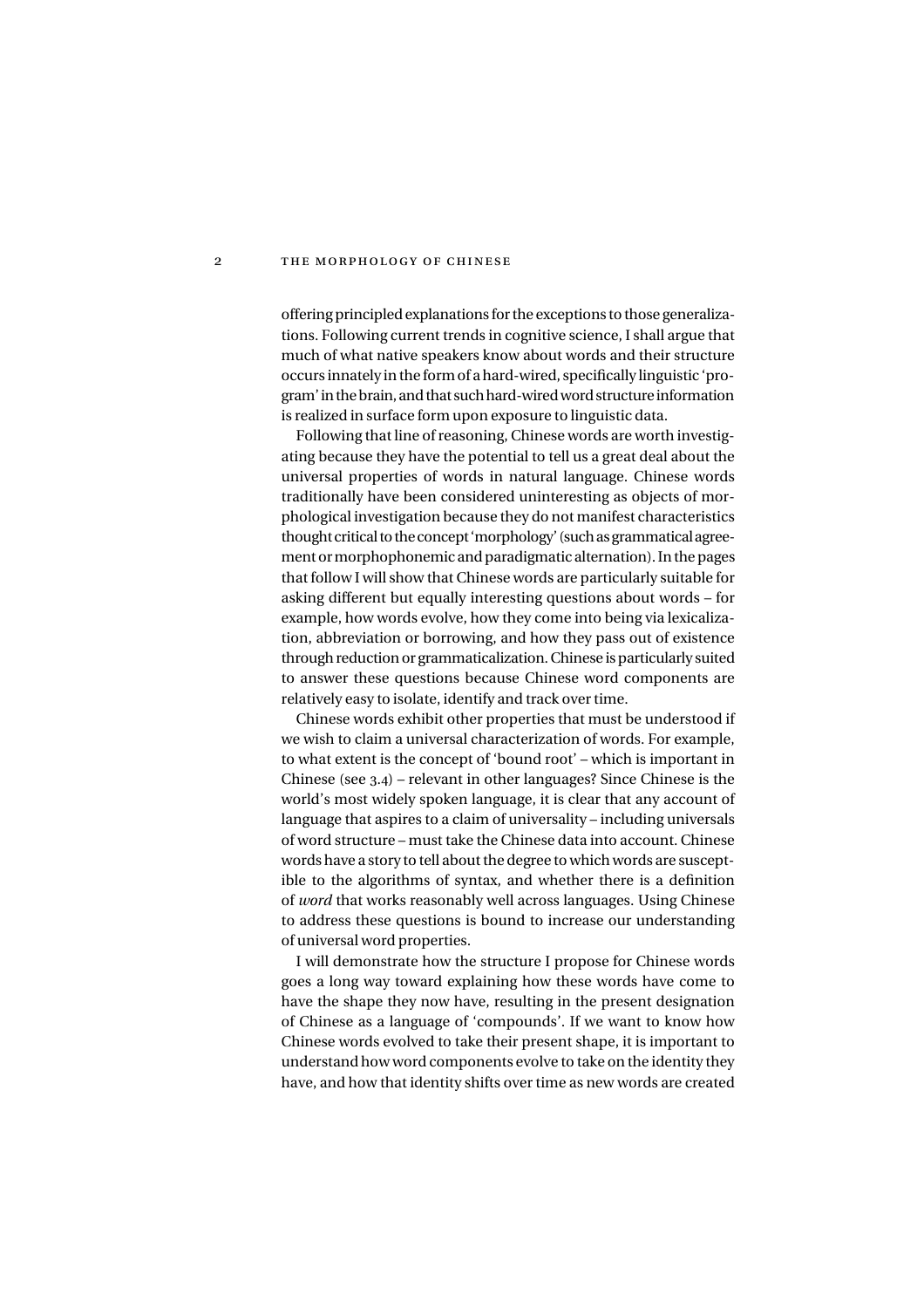and old ones discarded. It would be a mistake to overrely on contemporary data in addressing historical factors, but a good understanding of what is happening in the language now can offer a possible window into the past.

Another important issue this study addresses is the relationship between words and characters in Chinese. Time and again, when I tell people that I work in Chinese linguistics, I get a response like: 'Oh, Chinese makes sentences by putting characters together, right?', as if, unlike the rest of the world's languages, Chinese enables spoken communication by the oral exchange of little visual icons. People for the most part do not really think that Chinese speech communication occurs via 'characters', but many *do* believe that the spoken language unit represented by the character – the morpheme – is the unit that is used to create and understand Chinese sentences. This may seem more reasonable than the notion of little visual icons flying through the air among speakers, but it is quite nearly as untenable, as we shall see in 7.2.

This widely accepted belief that the morpheme is the unit of spoken language lexical access has coloured the attitudes of many who work in the psycholinguistics of Chinese language processing. For this reason, Chinese language perception and production studies have tended to focus on properties of Chinese orthography.<sup>1</sup> Chinese orthography is valuable because its special characteristics enable us to ask questions about the nature of reading that cannot be asked using other orthographies. But if we want to gain insight into the psycholinguistic properties of Chinese we must also focus on the perception and production of spoken Chinese. To do that requires a precise description of Chinese words and their structure. Some who work in Chinese psycholinguistics assume that words in Chinese cannot be defined easily, or that the concept *word* is somehow not relevant for Chinese. But Chinese forms phrases and sentences as do all natural languages, by using rules of syntax to string together words that are retrieved from a mental lexicon. In order to investigate sentence processing in Chinese, we must be able to identify those words and have an understanding of their properties. Only then can we ask how the online natural language processing or the first- and second-language acquisition of spoken Chinese occurs.

 $<sup>1</sup>$  A notable exception to this is the work of Xiaolin Zhou and William Marslen-Wilson</sup>  $(e.g., Zhou and Marslen-Wilson 1994, 1995).$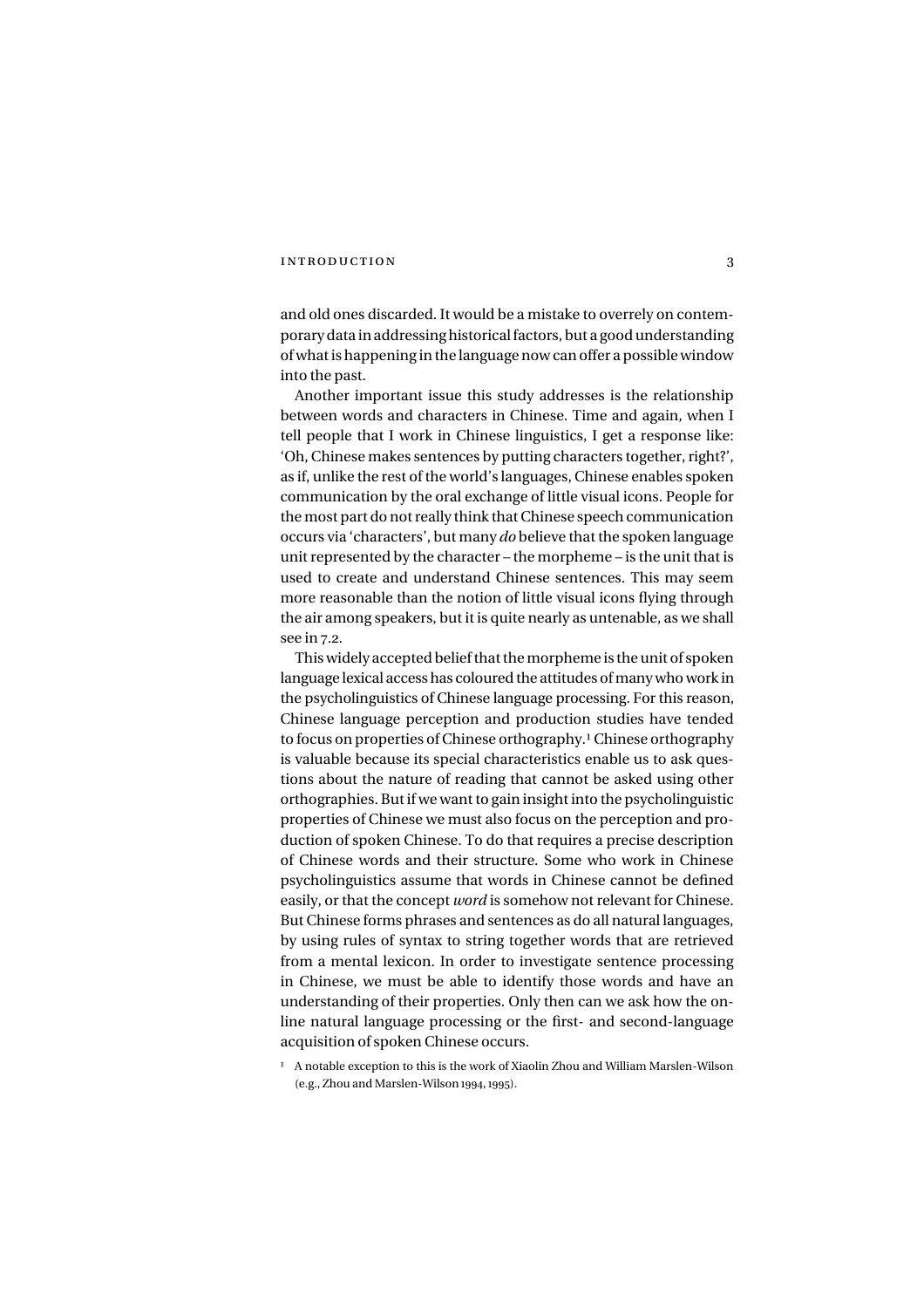#### **1.2 The scope of this work**

This volume is a combination of descriptive and theoretical approaches. Following this introductory chapter, I provide criteria for identifying Chinese words in chapter 2, and in chapter 3 I explain why word structure is optimally described in terms of the form class identity of word components and how that may be accomplished. Then I offer a morphological analysis of Chinese words in chapter 4, followed by a universal ('X-bar') analysis in chapter 5 that abstracts the morphological properties of words over different form class categories. In chapter 6, I discuss the phenomenon of lexicalization, including why it explains how the relation between the gestalt word and its constituents varies, and why this is an important factor in understanding how Chinese words have evolved into their present form. The nature of the Chinese mental lexicon is discussed in chapter 7. including how lexical access occurs in speaking, hearing and reading Chinese. Finally, in chapter 8 I offer a summary and some concluding remarks.

The working hypothesis of this book is that the entity 'word' is a real cognitive construct that is also a linguistic primitive in natural language, and that word properties and word-forming algorithms like those proposed for Chinese arise due to universal principles and constraints that apply to all languages, serving to circumscribe the range of possible word types that may occur. This critically involves the notion of lexical primitives  $(X^{-0}, X^{-1}$  etc., see chapter  $5$ ),<sup>2</sup> the existence and combination of which I propose constitute the universal character of word structure. It is proposed that words in all human natural languages are analysable into these lexical primitives and their concatenation, subject to limited parametric variation.

I shall be referring in all cases to Mandarin Chinese, transcribed using the pinyin system of phonetic romanization and represented using simplified Chinese characters. Also, I'll be dealing for the most part with only two-syllable words. There are many words of three, four and more syllables in Chinese, but I feel better able to investigate

<sup>2</sup> For the purposes of this study, the terms  $X^{-0}$  and  $X^{0}$  (with negative and non-negative superscripts respectively) may be considered the same. I generally follow the convention of using negative superscripts for morphological objects as a notational device to distinguish them from syntactic objects.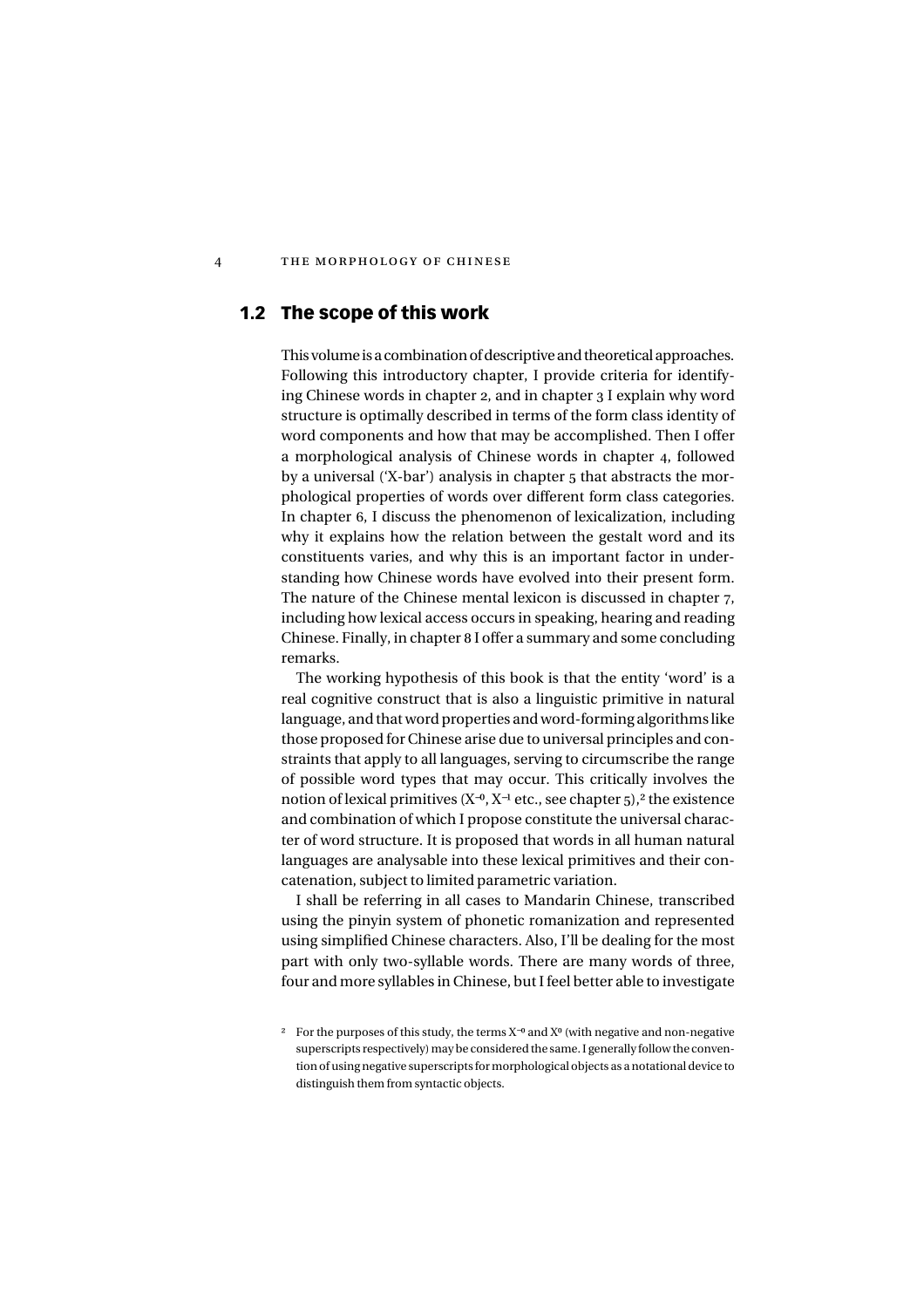the various aspects of word formation in depth by restricting the data base at present to words consisting of two syllables. To further restrict my data base, in this study I deal for the most part only with complex words formed from noun and verb elements.

I would like to thank for helpful comments or references (in moreor-less chronological order) Yingxing Yin, Joan Bybee, Isabel Wong, Michael Sawer, Dick Anderson, Bill Nagy, Yu-chiao Jade Longenecker, Yu Shen, Yabing Wang, Xiaolin Hu, Tianwei Xie, Carl Pollard, Jim Dew, Vivian Ling, Mike Wright, Taiyuan Tseng, Richard Sproat, Kevin Miller, Chiung-chu Wang, Gary Feng, Shiou-yuan Chen, Bob Good, Chih-ping Sobelman, Jerry Morgan, Georgia Green, Jennifer Cole, Dan Silverman, Hans Hock, Adele Goldberg, Elabbas Benmamoun, Chin Woo Kim, James Tai, Yung-li Chang, James Myers, Jane Tsai, Shou-hsin Teng, C-C. Cheng, Benjamin Tsou, Liejiong Xu, Derek Herforth, Marcus Taft, Xiaolin Zhou, Tongqiang Xu, Charles N. Li, Tsu-lin Mei, Elizabeth Traugott, Wen-yu Chiang, Yuancheng Tu, Siqing Chen, David Chen, Yan Chen, Shenghang Huang, Yu-min Ku, Kazue Hara, Shu-fen Chen, Gary Dell, Carol Packard, Jose Hualde, Jenn-Yeu Chen, James Yoon, Victor Mair and Stanley Starosta. I would especially like to thank my friend Shengli Feng, two anonymous Cambridge University Press reviewers and two additional anonymous reviewers for giving me valuable detailed feedback on draft versions of the manuscript. Special thanks also to Alain Peyraube for detailed comments on the manuscript and for many valuable references to complex word formation in earlier stages of the Chinese language. Thanks also to Christine Bartels and Kate Brett for having faith in my work, to Citi Potts for excellent copy editing, and to Barbara Cohen for making the index. I would like to thank the University of Illinois at Urbana-Champaign for granting the sabbatical leave allowing me to work on this book, and the UIUC Research Board for awarding the grant that enabled me to complete the project. Finally, I want to thank my fellow family members Carol, Errol, Sam and Eric, whose patience as I worked on this book was always appreciated (though it may not have seemed so at times), and whose dinner conversations have provided an endless font of linguistic and conceptual creativity as well as comic relief.

As the reader goes through this work, in many places it will become evident that I have remained overly simplistic, choosing to sidestep many questions of interest. In some cases I have remained at that